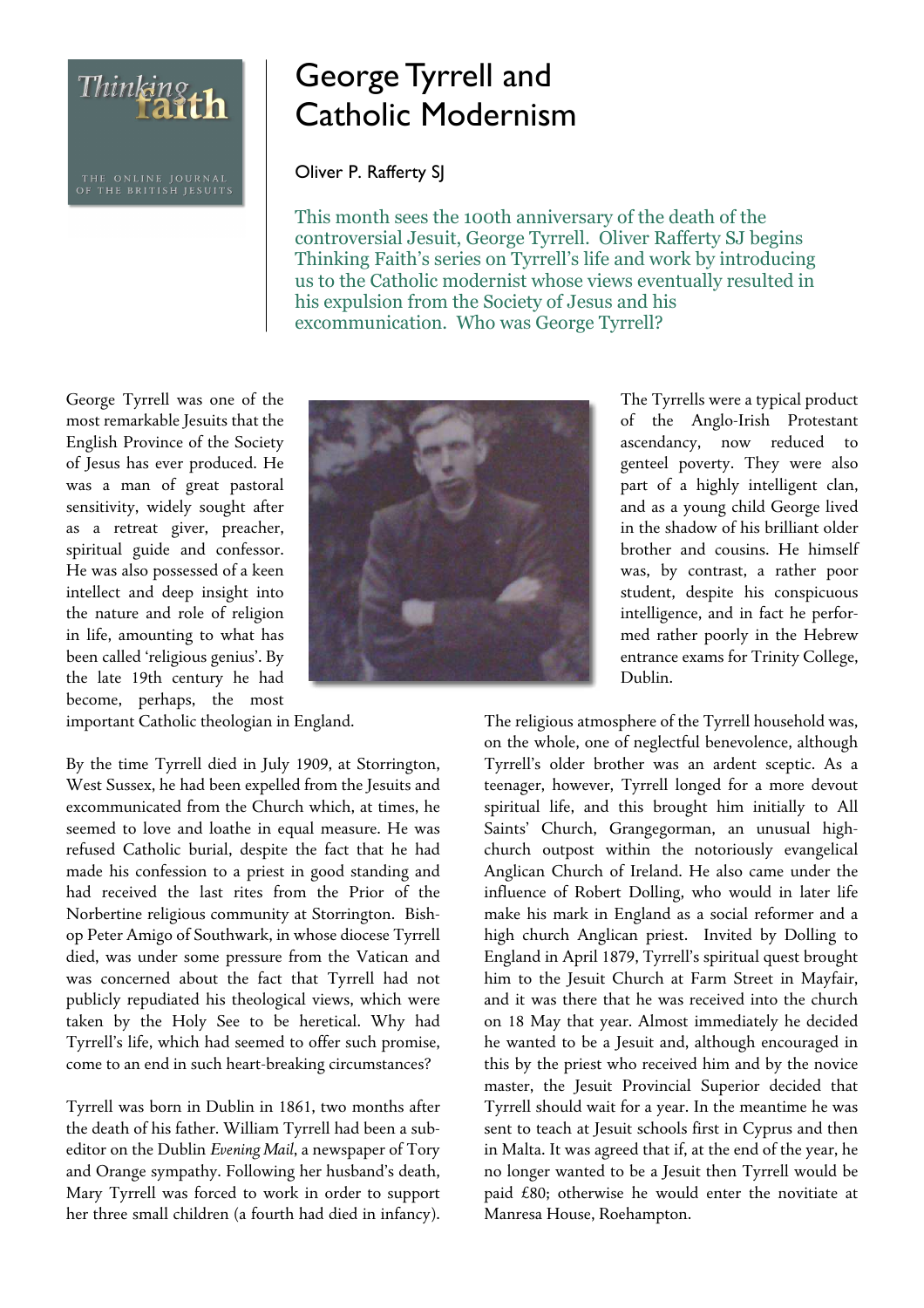Tyrrell would in later years claim that the experiences of Jesuit life in Malta sowed the seeds of his future scepticism. Nevertheless he joined the Jesuits, as arranged, on 8 September 1880. His initial years, although difficult, seem to have been filled with sufficient religious consolation as to enable him to pass through the various stages of Jesuit training quite successfully. Furthermore, it was as a young scholastic (as student members of the Society of Jesus were called) that he began to develop an abiding interest in the philosophy and theology of St Thomas Aquinas. He came under the influence of certain tendencies in the Jesuit order that thought St Thomas ought to be read and studied in his own terms rather than through the interpretative commentaries of the outstanding sixteenth century Jesuit, Francisco Suarez. Indeed this 'Thomas as his own interpreter' school had been given authoritative approval by Pope Leo XIII in his 1879 encyclical *Aeterni Patris*. Many in the order, however, resented the Pope's intervention and continued to teach Aquinas through 'Suarezian lenses'. Tyrrell, always one for a good scrap, threw himself wholeheartedly into the 'Thomas as he is' school.

At the end of his theological studies, and following ordination, tertianship (a year of spiritual reflection after the long studies for ordination) and a brief period of pastoral work in Lancashire, Tyrrell was sent to teach philosophy at the Jesuit seminary, St Mary's Hall, Stonyhurst. Given his views, however, he quickly came into conflict with the more conservative philosophers on the seminary staff. The freshness of his approach, his clarity of exposition and the tenacity with which he held his views soon gave rise to something approaching a cult-like status among the more intelligent Jesuit seminarians. His general behaviour was, however, simply too disruptive and it was decided to remove him from teaching in 1896. He had already come to the attention of the Father General of the Jesuit Order in Rome.

From September 1896 Tyrrell was assigned as a staff writer on the Jesuit journal, *The Month*, and he lived mostly at Farm Street. The next four years were a period of great creativity for him as a theological writer and it was at this time that he gained his reputation as a 'guide of souls'. He also began to develop an approach to religion that was quite different from the position he had championed at St Mary's Hall. In particular, he was concerned that the conventional theological and spiritual doctrine as taught and practised by that late

stage of the  $19<sup>th</sup>$  century was not meeting the intellectual and spiritual needs of 'modern' man.

For a time, Tyrrell was enamoured with the new insights gained from a more scientific method of examining of Christianity, as seen in the new critical approach to the theological sciences. To some degree, he began to believe that these new insights undermined some of the Church's traditional beliefs, such as in the inerrancy of scripture. He became convinced that the Church placed too much emphasis on the 'external' manifestation of religion, with its system of norms and obligations, at the expense of what really counted: the inner workings of God in the individual soul.

This was a time of growing unease in the Church as a whole, and a number of Catholic theologians and writers began to postulate a new relationship between the Church and the world, whereby Catholicism would be 'more open' to modern society and current intellectual speculation. Although not in fact forming a distinct group and not necessarily having direct contact with one another, these individuals became known collectively as 'modernists'. Tyrrell in particular argued that the Church's response to the religious problems of the modern age could not be simply to reiterate Christian truths which had been formulated and systematised in the thirteenth century. Like Newman, he was also concerned with the organic development of faith over time, influenced as this process was by the cultural environment in which the faith was expressed. He liked to point out that even Aquinas was treated as a 'modernist' in his own day. For Tyrrell the problems of scepticism, disbelief and the spiritual quest for the divine had to be answered in a way that was meaningful in the here and now.

Tyrrell's views at this time were expressed not only in essays, reviews and letters, but also in four books, the most important of which were *Hard Sayings* (1898) and *External Religion: its use and abuse* (1899). But it was an essay on the unlikely subject of hell, published in the *Weekly Register* in December 1899, which caused the greatest outcry against Tyrrell to that date. In the essay, 'A Perverted Devotion' Tyrrell lampooned much of the Catholic attitude to hell. He believed that in some respects the idea of eternal punishment for sins sat uneasily with the idea of a God who took the suffering and sins of humanity upon himself so that we might be saved. He thought that in some respects the Church's



## George Tyrrell and Catholic Modernism

Oliver P. Rafferty SJ 6 July 2009